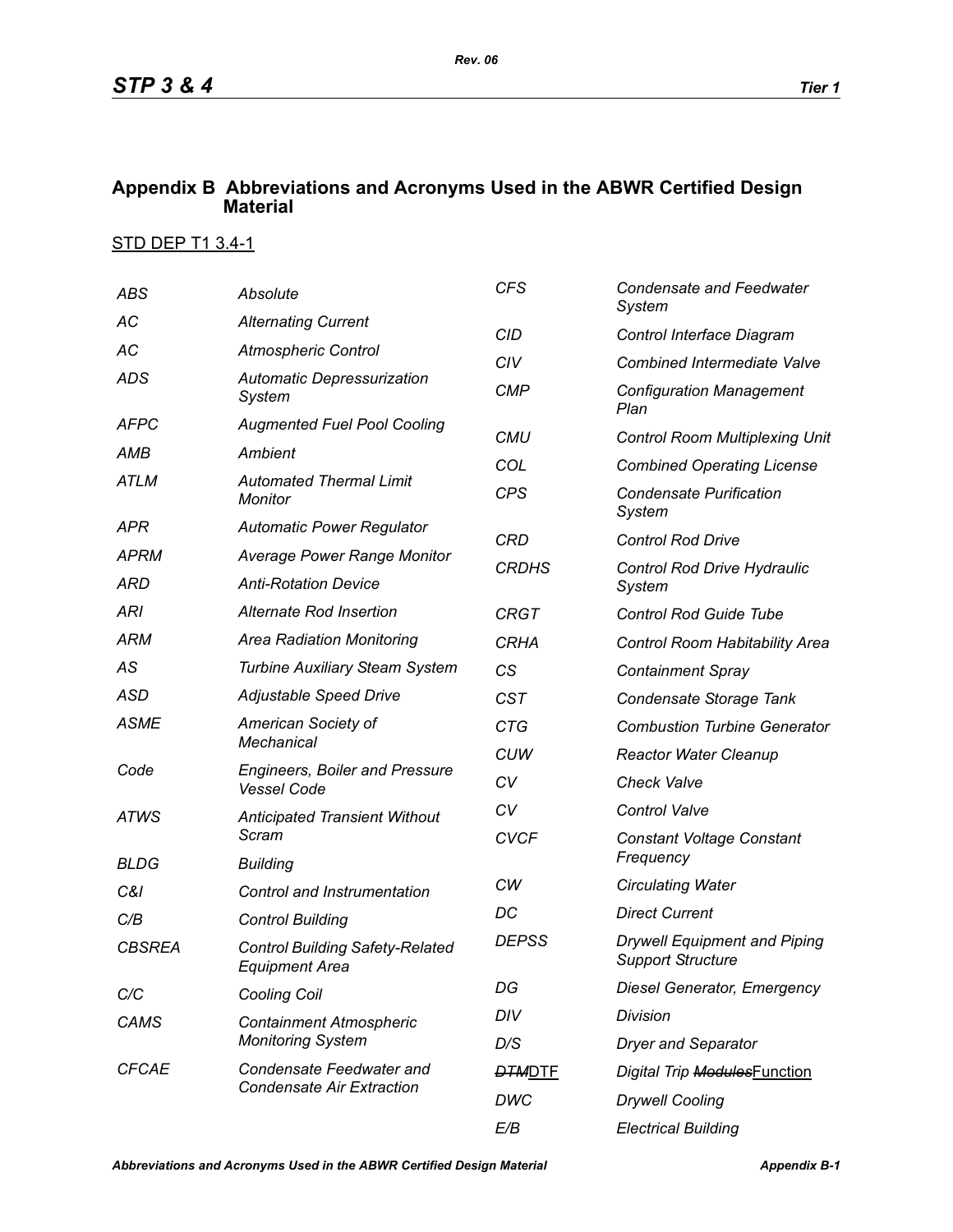| EAB           | <b>Exclusion Area Boundary</b>                | HSI            | Human-System Interfaces                                 |  |
|---------------|-----------------------------------------------|----------------|---------------------------------------------------------|--|
| <b>EAROM</b>  | Electrically-Alterable Read-Only<br>Memory    | <b>HVAC</b>    | Heating, Ventilating, and Air<br>Conditioning           |  |
| <b>ECCS</b>   | <b>Emergency Core Cooling</b>                 | HWH            | <b>Hot Water Heating</b>                                |  |
|               | System                                        | НX             | <b>Heat Exchanger</b>                                   |  |
| <b>EDG</b>    | <b>Emergency Diesel Generator</b>             | IA             | <b>Instrument Air</b>                                   |  |
| EMC           | <b>Electromagnetic Compatibility</b>          | <b>ICGT</b>    | In-Core Guide Tube                                      |  |
| <b>EMI</b>    | Electromagnetic Interference                  | <b>1&amp;C</b> | <b>Instrumentation and Control</b>                      |  |
| <b>EMSECF</b> | <b>Essential Multiplexing</b>                 | <b>INST</b>    | Instrumentation                                         |  |
|               | <b>SystemCommunication</b><br><b>Function</b> | <b>ISLOCA</b>  | Intersystem Loss-of-Coolant                             |  |
| EPD           | <b>Electrical Power Distribution</b>          |                | Accident                                                |  |
| ESD           | Electrostatic Discharge                       | ISI            | <b>In-Service Inspection</b>                            |  |
| <b>ESF</b>    | <b>Engineered Safety Feature</b>              | <b>ITAAC</b>   | Inspection, Tests, Analyses,<br>and Acceptance Criteria |  |
| <b>FCS</b>    | <b>Flammability Control System</b>            | <b>ITP</b>     | <b>Initial Test Program</b>                             |  |
| <b>FCU</b>    | <b>Fan Coil Unit</b>                          | IV             | <b>Intercept Valve</b>                                  |  |
| <b>FDWC</b>   | <b>Feedwater Control</b>                      | <b>ISV</b>     | <b>Intercept Stop Valve</b>                             |  |
| FIV           | <b>Flow-Induced Vibration</b>                 | <b>LCP</b>     | <b>Local Control Panels</b>                             |  |
| <b>FMCRD</b>  | <b>Fine Motion Control Rod Drive</b>          | LCW            | <b>Low Conductivity Waste</b>                           |  |
| FP            | <b>Fire Protection</b>                        | LD             | <b>Load Driver</b>                                      |  |
| <b>FPC</b>    | <b>Fuel Pool Cooling and Cleanup</b>          | LDS            | <b>Leak Detection and Isolation</b>                     |  |
| FPS           | <b>Fire Protection System</b>                 |                | System                                                  |  |
| FW            | Feedwater                                     | LOCA           | <b>Loss-of-Coolant Accident</b>                         |  |
| GL            | Grade Level                                   | <b>LOPP</b>    | <b>Loss of Preferred Power</b>                          |  |
| GSC           | <b>Gland Seal Condenser</b>                   | <b>LPFL</b>    | <b>Low Pressure Core Flooder</b>                        |  |
| <b>HAZ</b>    | <b>Heat-Affected Zone</b>                     | <b>LPMS</b>    | <b>Loose Parts Monitoring System</b>                    |  |
| <b>HCU</b>    | <b>Hydraulic Control Unit</b>                 | <b>LPRM</b>    | <b>Local Power Range Monitor</b>                        |  |
| <b>HCW</b>    | <b>High Conductivity Waste</b>                | <b>LPZ</b>     | Low Population Zone                                     |  |
| <b>HECW</b>   | <b>HVAC Emergency Cooling</b><br>Water        | <b>LSPS</b>    | <b>Lighting and Servicing Power</b><br>Supply           |  |
| HEPA          | <b>High Efficiency Particulate Air</b>        | МC             | <b>Main Condenser</b>                                   |  |
| HFE           | <b>Human Factors Engineering</b>              | M/C            | Metal-Clad                                              |  |
| <b>HNCW</b>   | <b>HVAC Normal Cooling Water</b>              | <b>MCAE</b>    | Main Control Area Envelope                              |  |
| <b>HPCF</b>   | <b>High Pressure Core Flooder</b>             | <b>MCC</b>     | <b>Motor Control Center</b>                             |  |
| <b>HPIN</b>   | <b>High Pressure Nitrogen Gas</b><br>Supply   | <b>MCES</b>    | <b>Main Condenser Evacuation</b><br>System              |  |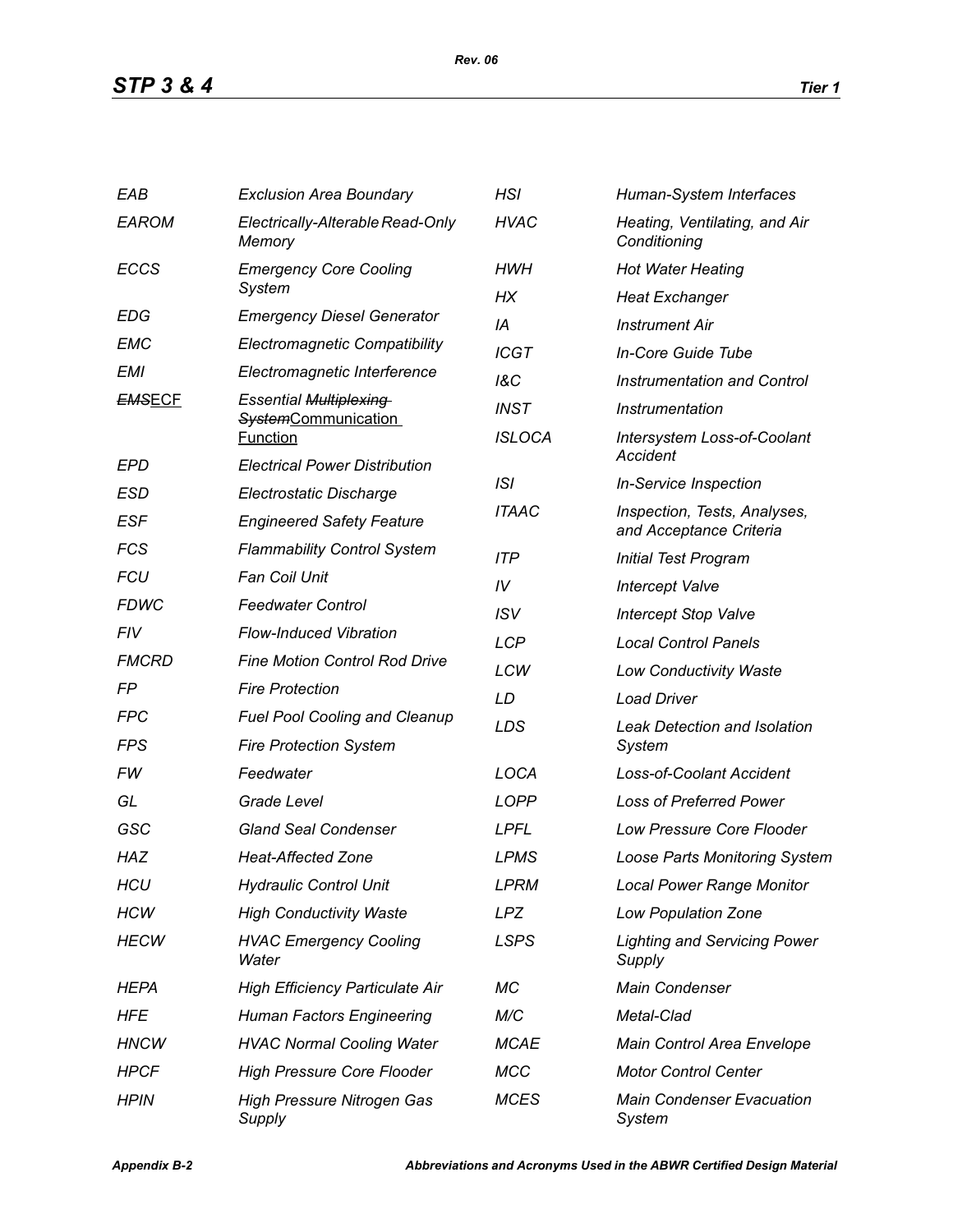*STP 3 & 4 Tier 1*

| <b>MCR</b>      | <b>Main Control Room</b>                                                    | <b>PRM</b>   | <b>Process Radiation Monitoring</b>                     |  |
|-----------------|-----------------------------------------------------------------------------|--------------|---------------------------------------------------------|--|
| <b>MCRP</b>     | <b>Main Control Room Panels</b>                                             | <b>PROM</b>  | Programmable Read-Only                                  |  |
| МG              | <b>Motor Generator</b>                                                      |              | Memory                                                  |  |
| <b>MOV</b>      | Motor-Operated Valve                                                        | PS           | <b>Pipe Space</b>                                       |  |
| MPT             | <b>Main Power Transformer</b>                                               | PSW          | Potable and Sanitary Water                              |  |
| <b>MRBM</b>     | Multi-Channel Rod Block                                                     | R/B          | <b>Reactor Building</b>                                 |  |
|                 | Monitor                                                                     | <b>RAT</b>   | Reserve Auxiliary Transformer                           |  |
| МS              | <b>Main Steam</b>                                                           | <b>RCCV</b>  | <b>Reinforced Concrete</b><br><b>Containment Vessel</b> |  |
| <b>MSIV</b>     | <b>Main Steam Isolation Valve</b>                                           | <b>RCIC</b>  | <b>Reactor Core Isolation Cooling</b>                   |  |
| MSL             | <b>Main Steamline</b>                                                       | <b>RCIS</b>  | Rod Control and Information                             |  |
| <b>MTSV</b>     | Main Turbine Stop Valve                                                     | System       |                                                         |  |
| МT              | <b>Main Turbine</b>                                                         | <b>RCPB</b>  | <b>Reactor Coolant Pressure</b>                         |  |
| <b>MUWC</b>     | Make Up Water (Condensate)                                                  |              | Boundary                                                |  |
| <b>MUWP</b>     | Make Up Water (Purified)                                                    | <b>RCW</b>   | <b>Reactor Building Cooling Water</b>                   |  |
| <b>MWP</b>      | <b>Makeup Water Preparation</b>                                             | <b>RFC</b>   | <b>Recirculation Flow Control</b>                       |  |
| <b>NBS</b>      | <b>Nuclear Boiler System</b>                                                | <b>RFI</b>   | Radio Frequency Interference                            |  |
| <b>NEMSNECF</b> | Non-Essential Multiplexing<br><b>SystemCommunication</b><br><b>Function</b> | <b>RHR</b>   | <b>Residual Heat Removal</b>                            |  |
|                 |                                                                             | <b>RHX</b>   | Regenerative HX                                         |  |
| <b>NMS</b>      | <b>Neutron Monitoring System</b>                                            | <b>RIP</b>   | <b>Reactor Internal Pump</b>                            |  |
| <b>NPSH</b>     | <b>Net Positive Suction Head</b>                                            | RMU          | <b>Remote Multiplexing Unit</b>                         |  |
| <b>NRHX</b>     | Non-Regenerative HX                                                         | <b>RPS</b>   | <b>Reactor Protection System</b>                        |  |
| <b>NSD</b>      | Non-Radioactive Storm Drain                                                 | <b>RPV</b>   | <b>Reactor Pressure Vessel</b>                          |  |
| OGS             | Off-Gas System                                                              | <b>RRS</b>   | <b>Reactor Recirculation System</b>                     |  |
| <b>OLU</b>      | <b>Output Logic Unit</b>                                                    | <b>RSS</b>   | Remote Shutdown System                                  |  |
| <b>OPRM</b>     | <b>Oscillating Power Range</b><br>Monitor                                   | <b>RSW</b>   | <b>Reactor Service Water</b>                            |  |
|                 |                                                                             | RW/B         | <b>Radwaste Building</b>                                |  |
| OSC             | <b>Operational Support Center</b>                                           | RX           | Reactor                                                 |  |
| <b>OST</b>      | Oil Storage and Transfer                                                    | S/B          | Service Building                                        |  |
| P/C             | <b>Power Center</b>                                                         | S/P          | <b>Suppression Pool</b>                                 |  |
| <b>PASS</b>     | <b>Post-Accident Sampling</b>                                               | <b>SA</b>    | Service Air                                             |  |
|                 | System                                                                      | SAM          | Sampling System                                         |  |
| <b>PCHS</b>     | <b>Power Cycle Heat Sink</b>                                                | SB&PC        | <b>Steam Bypass and Pressure</b>                        |  |
| <b>PCS</b>      | <b>Primary Containment System</b>                                           |              | Control                                                 |  |
| PIP             | <b>Plant Investment Protection</b>                                          | SC           | <b>Shutdown Cooling</b>                                 |  |
| <b>PMG</b>      | <b>Plant Main Generator</b>                                                 | <b>SCRRI</b> | Selected Control Rod Run-In                             |  |